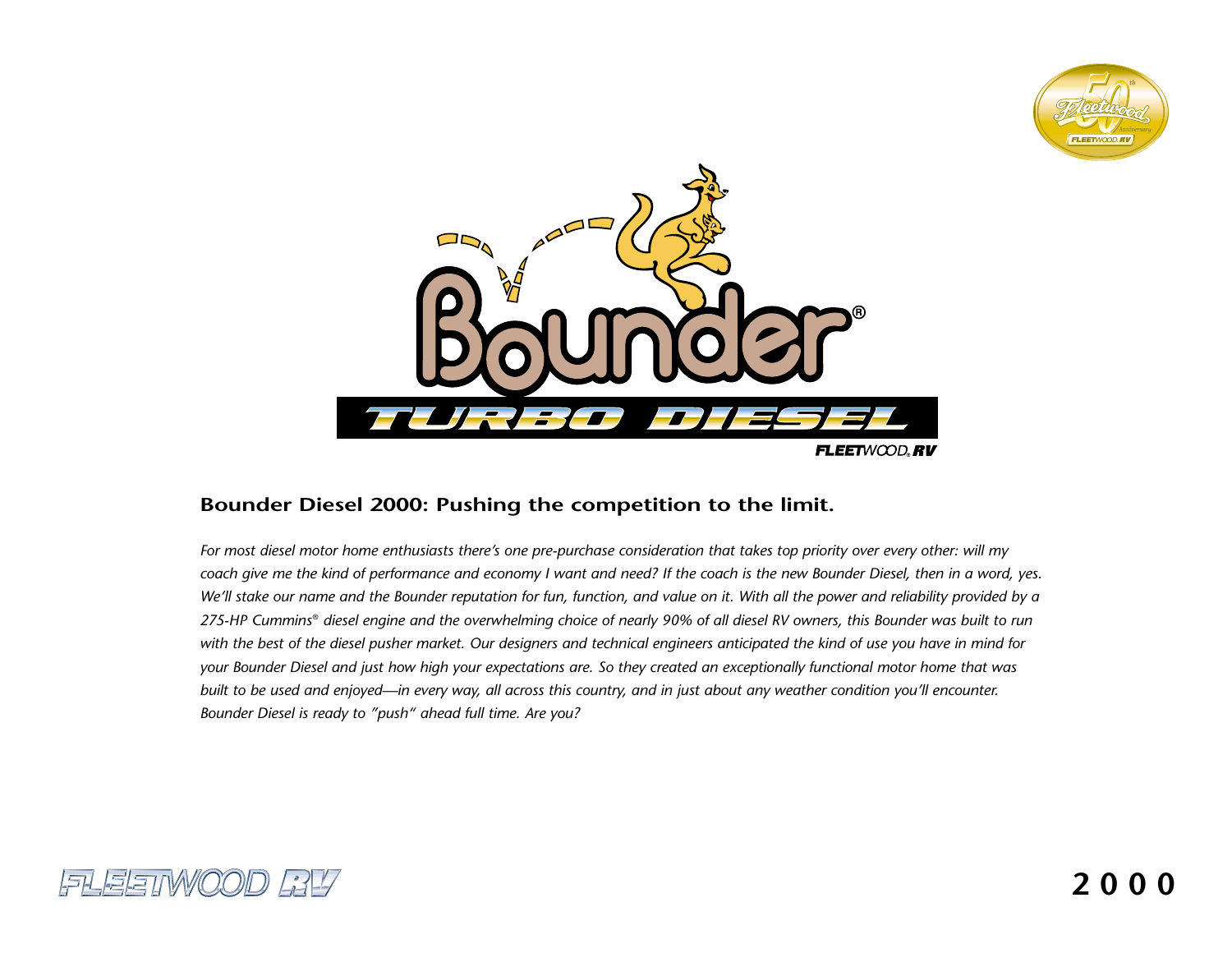







- *Dinette/Sofa Sleeper Slide-Out*
- *Optional Free-Standing Dinette*
- *Swivel Chair with Table*
- *Optional Recliner*
- *Optional 12 cu.ft. Dometic* ® *Refrigerator*
- *Optional Washer/Dryer*
- *Queen Bed with Nightstands*
- *Private Toilet*
- *20" Panasonic* ® *Television in Rear*
- *20" Panasonic* ® *TV/VCR in Front Overhead*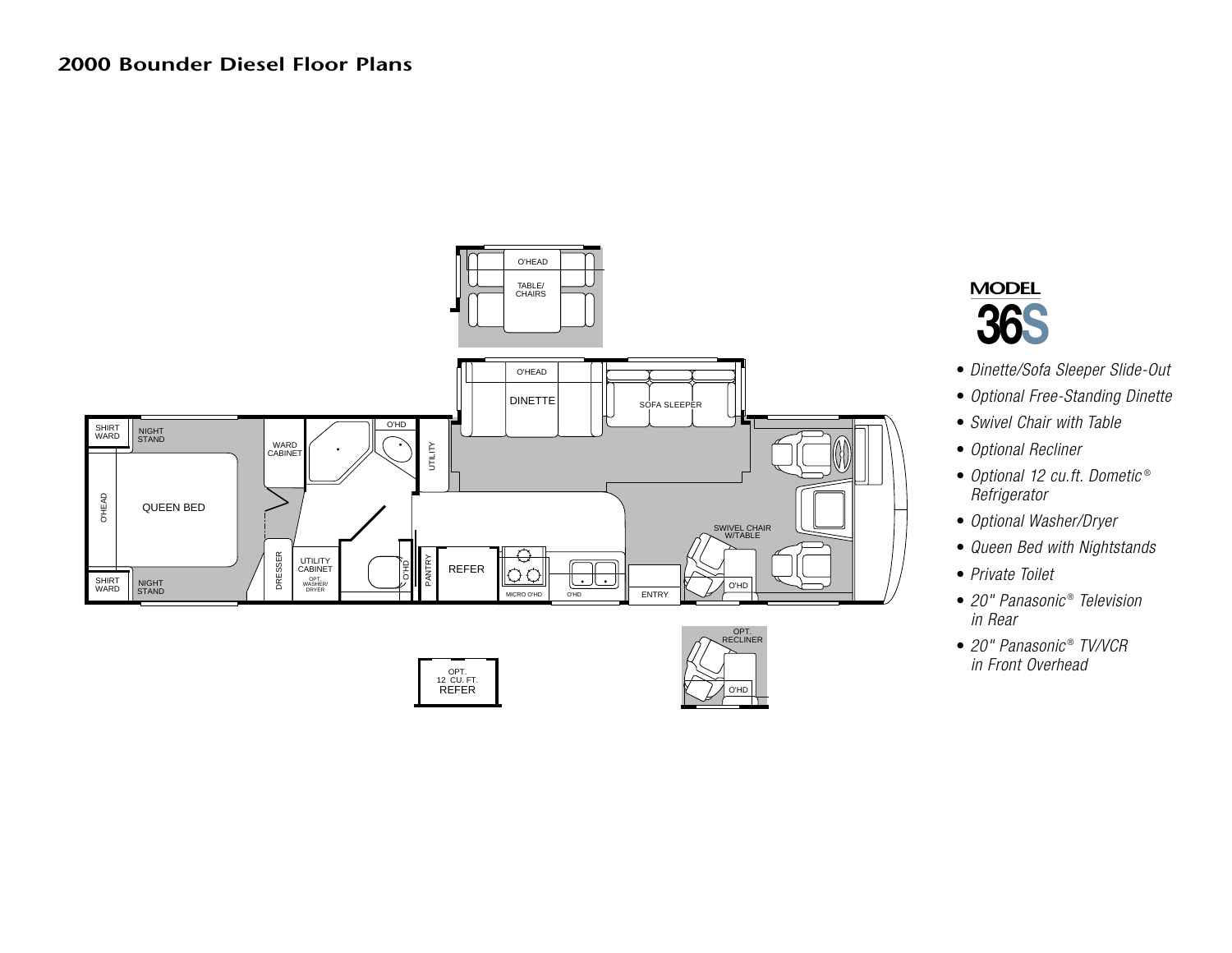







- *Dinette/Sofa Bed Slide-Out*
- *Swivel Chair with Table*
- *Optional Free-Standing Dinette*
- *Optional Sofa Sleeper*
- *Optional Recliner*
- *Optional 12 cu.ft. Dometic* ® *Refrigerator*
- *Optional Dishwasher*
- *Optional Washer/Dryer with Slatted Hideaway Doors*
- *Fully Enclosed Bathroom*
- *20" Panasonic* ® *Television in Rear*
- *20" Panasonic* ® *TV/VCR in Front Overhead*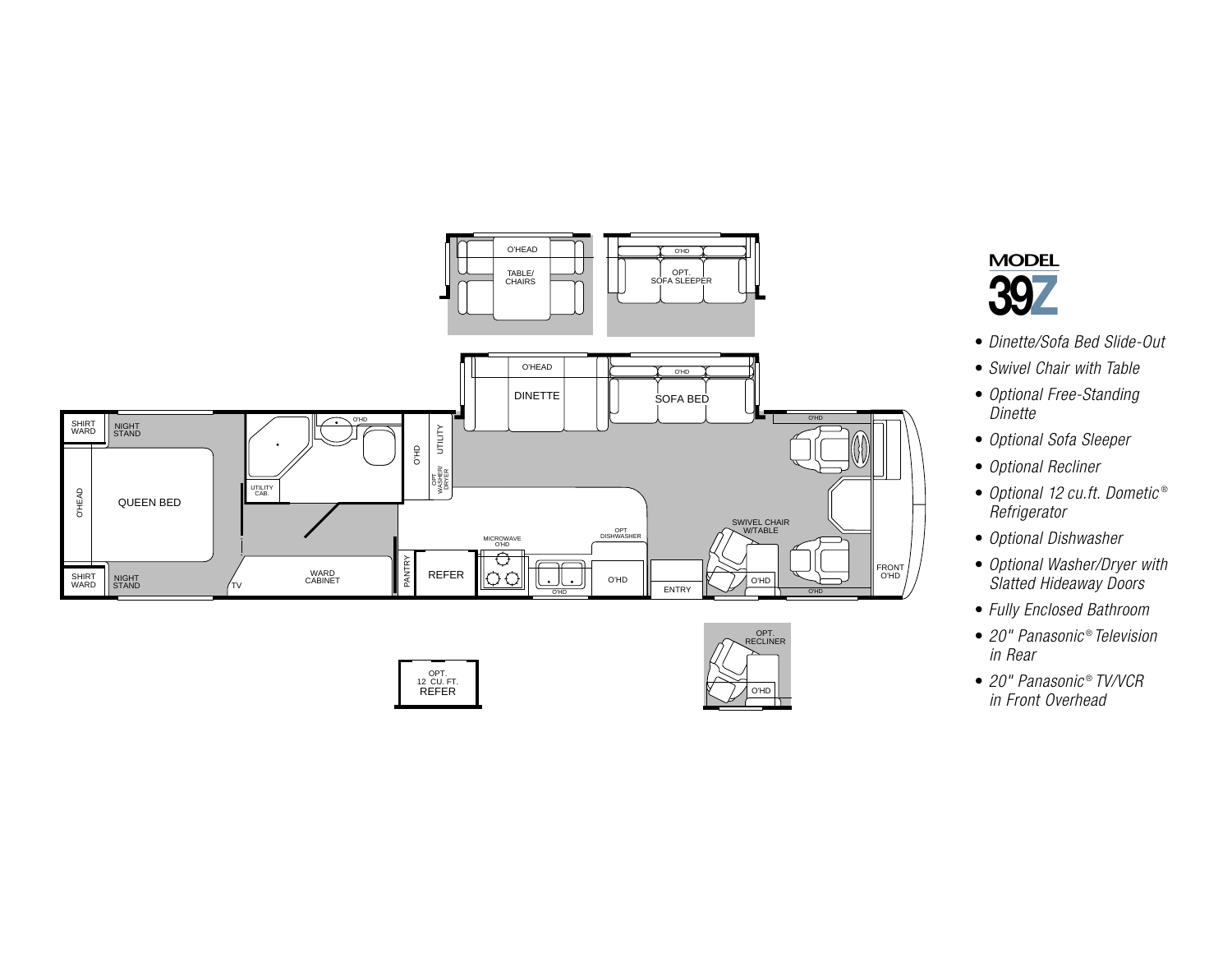## **2000 Bounder Diesel Standard Features**

#### **EXTERIOR**

Full Fiberglass Front Cap Side Opening Engine Access Door Fiberglass Front and Rear Bumpers Fiberglass Wheel Trims Aerodynamic Styling Radius Entry Door with Deadbolt Latch Dual Pane Slider Windows Throughout Bounder Diesel Logo Badging Utility Compartment 4-Pt. Manual Hydraulic Levelers Roof LadderDual Location Fuel FillExterior Assist HandleHeated Remote Rear View Mirror20' Sewer HosePark Cable Receptacle Awning Rail/Drip Molding (Both Sides) Power Entry Step Dual Battery Charge Control Porch Light 25' Water HoseExterior Shower3 Colorway Graphics to Match Decor Lower Body Accent Paint

#### EXTERIOR AUTOMOTIVE

Large Curved Aerodynamic Windshield Undercoating Stainless Steel Wheel SimulatorsValve ExtendersMud Flaps Underhood Utility Light Steel Surface on BulkheadTrailer Hitch with 7 Pin Electrical Hook-up Halogen Head Lights Fog Lights Rear Camera Ready Windshield Wipers with Wet Arm

#### INTERIOR AUTOMOTIVE

Intermittent Wiper Control Multi-Function Sun VisorCruise ControlRadio with Cassette AM/FM/MX–Electronic Tuning Auxiliary Start Circuit Battery Disconnect System Auto A/C Heater ComboRadio Switch–Main/Auxiliary Soft Surface Automotive DashDriver/Passenger Side Panel Tilt/Telescoping Steering Wheel Tilt-Up Instrument Panel Driver/Passenger Captain's Chairs with Reclining Back/Slide Controls Dash FansSolar Battery Charger Ducted Roof Air Conditioning 3-Point Seat Belts on Driver/Passenger Seats

## **INTERIOR**

3 Interior DecorsJacquard Feature Fabrics Skylight in Tub/Shower Glass Shower Door with Bright Brass Frame Flexsteel® FurnitureOak Wood Grain Wall to Wall Nylon Carpet with Carpet Pad Vinyl Floor Covering–Galley/Bath Wood Drawers Roller Guide Drawer Slides with Transit Ship Locks Radius Corner Cabinetry Large Overhead Cabinets with Adjustable Shelves Brass Cabinet Hardware Vinyl Pull Shades in Entry Wood Mini Blinds Bedspread with Decor Pillows Innerspring Mattress Oak Cabinet Doors & DrawersCorian® Galley Countertops Crown Molding in Bedroom Headboard Beveled Mirrors Window Coverings–Color Coordinated to Decor Wainscot Paneling in Bedroom Wood Trim Table Tops Solid Surface Sink CoverSolid Surface Edge Lavy Top with Porcelain Bowl Molded Tub/Shower with One Piece Fiberglass Enclosure Bright Brass Bath Accessories Residential Seat Styling Entry Rail (Oak & Brass) Raised Panel Cabinet Doors Adjustable Cabinet Shelves (Selected Cabinets) Sink Cutting Board Flex-O-Lator ® Dinette with Adjustable Seating Solid Divider DoorsLarge, Double Porcelain Sink

### **PLATFORM CONSTRUCTION**

Living Room–Dinette/Sofa (Slide-Out)

Power Platform II Floor Configuration Heated Water & Holding Tank Compartments Polyethylene Luggage Compartment Boxes (Selected Locations) Steel Truss System Steel Outriggers

#### **BODY STRUCTURE**

Vacubond Upper/Lower Floors Vacubond Walls with High Gloss Exterior Fiberglass Radiused Roof with Ducted A/CRubber RoofSteel Wall/Ceiling Framing

## SLEEPING ACCOMMODATIONS

Sofa BedDinetteQueen Bed

#### **ELECTRICAL** Dual Patio Receptacle

120V/12V AC/DC Converter Central Electrical Panel 120V/12V Wire Raceway Water Pump Switch 30-amp Service Wall SwitchesECC Climate Control4–6V/Deep Cycle 218 amp House Batteries

## **EXTERIOR STORAGE**

Insulated Luggage Doors Single Paddle/Metal Latches Continuous One Piece Bulb SealCentral Utility Compartment Hidden Stainless Steel Latch RodsGas Lift Strut Supports Lighted Compartments Steel Seal FramesCarpeted Luggage Compartment

### INTERIOR LIGHTING

Fluorescent Ceiling with Dual Bulb 48" 120V Fluorescent Light Decor Lighting Incandescent Lighting 3-Light Brass Vanity Make-Up Lights in Bath

#### **APPLIANCES**

20" Panasonic® Television in Front Overhead20" Panasonic® Television in RearVHS/VCRSmoke DetectorVideo Control Box (TV/VCR) LP DetectorCO Detector6-Gallon Quick Recovery Water Heater with D.S.I. 22" 3 Burner, High-Output Range with Oven Light/Power Range Hood with Spice Rack RV System Monitor Panel Folding Range Cover High Efficiency Dual Roof A/C with Solar Panel Water Heater Bypass 2000 Watt Inverter/ConverterGarbage Disposal Porcelain Toilet with Water SaverToilet Tank "Sani-flush" System 1-cu. ft. Microwave8-cu. ft. Dometic® Double Door Refrigerator Single Lever Galley Faucet Water Filter with FaucetDemand Water Pump with Filter Power Bath VentTV AntennaFantastic® Power Roof Vents in Galley and Bath Fire Extinguisher Phone JackRear Speakers in Bedroom

# **New Bounder Diesel Features For 2000**

*Our engineering may set us apart from the rest. But the things you'll notice most, when you and your family take a trip, are the top-of-the-line features. This year we have, once again, added to an already large list of features with the following options:*

- *CB Radio Ready*
- *Compact Disc Player*
- *Sofa Sleeper*
- *Toilet Tank "Sani-flush" System*
- *Coffee Table*
- *Free-Standing Dinette and Chairs*
- *Steel Truss Basement Construction*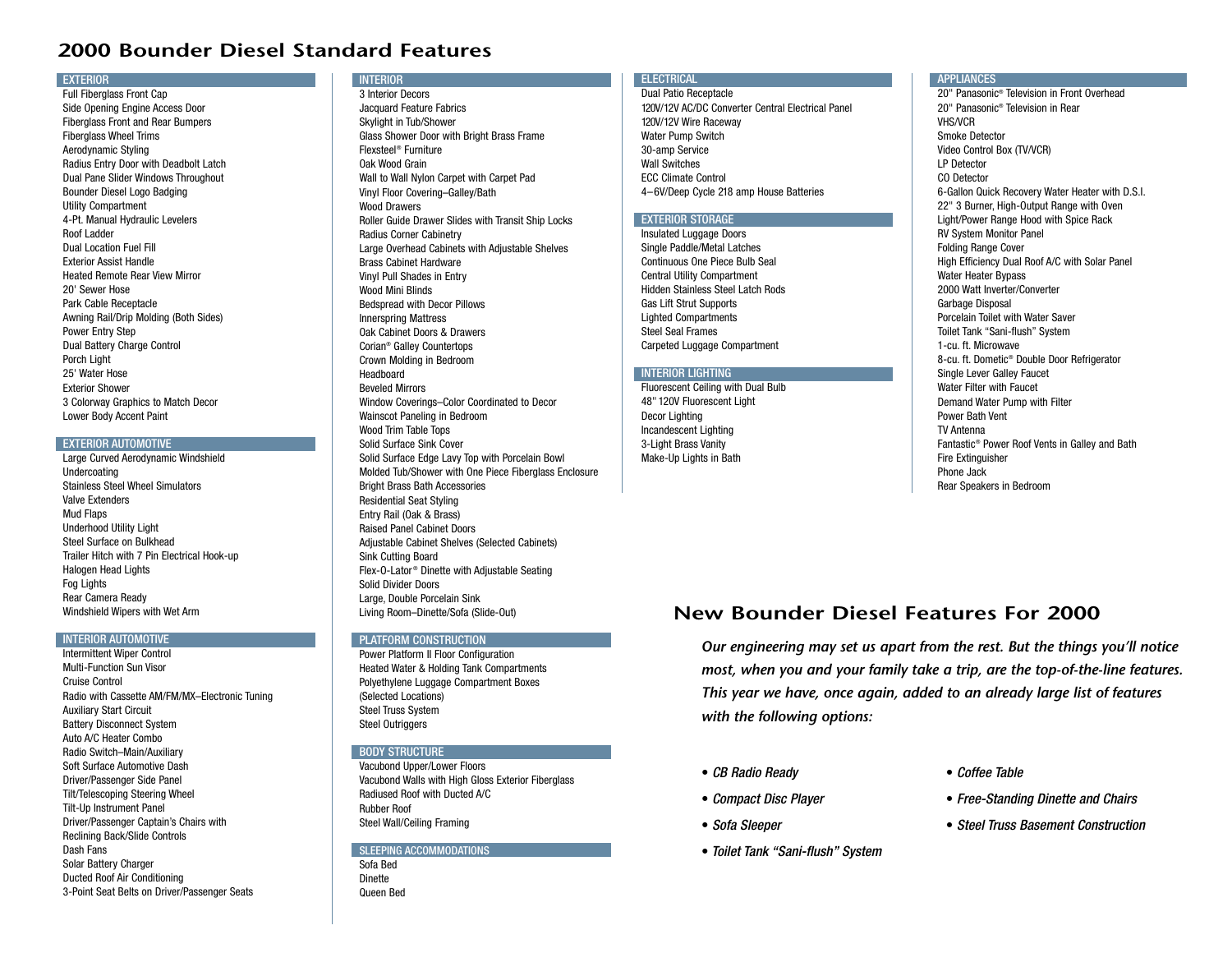| <b>EXTERIOR AUTOMOTIVE</b>                                    | <b>36S</b>              | 39Z                     |  |
|---------------------------------------------------------------|-------------------------|-------------------------|--|
| Freightliner Chassis 275-HP                                   | <b>STD</b>              | <b>STD</b>              |  |
|                                                               |                         |                         |  |
| <b>EXTERIOR</b>                                               | <b>36S</b>              | 39Z                     |  |
| Awning-USA                                                    | OPT                     | OPT                     |  |
|                                                               |                         |                         |  |
| <b>INTERIOR AUTOMOTIVE</b>                                    | <b>36S</b>              | 39Z                     |  |
| Stereo AM/FM CD Player                                        | OPT                     | <b>OPT</b>              |  |
|                                                               |                         |                         |  |
| <b>APPLIANCES</b>                                             | <b>36S</b>              | 39Z                     |  |
| <b>Compact Disc Player</b>                                    | OPT                     | <b>OPT</b>              |  |
| <b>DSS Manual Lift Satellite Dish</b>                         | OPT                     | OPT                     |  |
| Dishwasher                                                    | N/A                     | <b>OPT</b>              |  |
| <b>Convection Microwave</b>                                   | <b>OPT</b>              | <b>STD</b>              |  |
| Washer/Dryer                                                  | OPT                     | OPT                     |  |
| Dometic <sup>®</sup> Side-by-Side Refrigerator with Ice Maker | <b>OPT</b>              | <b>OPT</b>              |  |
| <b>CSA Convection Microwave</b>                               | OPT                     | <b>OPT</b>              |  |
| Furnace 20M BTU/34M (Dual)                                    | N/A                     | <b>STD</b>              |  |
| Furnace 34M BTU                                               | <b>STD</b>              | N/A                     |  |
|                                                               |                         |                         |  |
| <b>ELECTRICAL</b>                                             | <b>36S</b>              | 39Z                     |  |
| 7.5kW Onan <sup>®</sup> Diesel Generator                      | OPT                     | OPT                     |  |
| CSA Package-Freightliner                                      | OPT                     | OPT                     |  |
| <b>CB Radio Ready</b>                                         | 0PT                     | <b>OPT</b>              |  |
|                                                               |                         |                         |  |
| <b>INTERIOR</b>                                               | <b>36S</b>              | 39Z                     |  |
| Lounge Recliner                                               | OPT                     | <b>OPT</b>              |  |
| <b>Coffee Table</b>                                           | <b>OPT</b>              | <b>OPT</b>              |  |
| Free-Standing Dinette and Chairs                              | OPT                     | OPT                     |  |
| <b>Rear Vision Camera</b>                                     | <b>OPT</b>              | <b>OPT</b>              |  |
| Leather Driver/Passenger Seats with Power Driver              | OPT                     | <b>OPT</b>              |  |
| <b>Concealed Trash Compartment</b>                            | N/A                     | <b>STD</b>              |  |
| Storage Behind Sofa                                           | N/A                     | <b>STD</b>              |  |
| Wardrobe Lighting                                             | <b>STD</b>              | N/A                     |  |
|                                                               |                         |                         |  |
| <b>SLEEPING ACCOMMODATIONS</b>                                | <b>36S</b>              | 39Z                     |  |
| Sofa Sleeper                                                  | 51 1/2" x 71 1/2" (Std) | 51 1/2" x 71 1/2" (Opt) |  |
| Sofa Bed (Std)                                                | N/A                     | 46" x 76"               |  |
| Dinette (Std)                                                 | 42" x 74"               | 42" x 74"               |  |
| Queen Bed (Std)                                               | 60" x 80"               | 60" x 80"               |  |

*Product information and photography included in this brochure were as accurate as possible at the time of publication. For the most current product information and changes, please visit our Website at www.fleetwood.com or contact your local Fleetwood dealer. Subsequent refinements may be evident in the actual product. Prices and specifications are subject to change without notice. All fuel and liquid capacities are approximate and dimensions are nominal. Fleetwood has designed its motor home brands to provide a variety of potential uses for its customers. Each unit features the optimum storage, fluid, seating and sleeping capabilities. Though the customer enjoys this potential, he/she also has the responsibility to select the proper combinations of loads without exceeding the chassis weight capacities.*

# **2000 Bounder Diesel Options**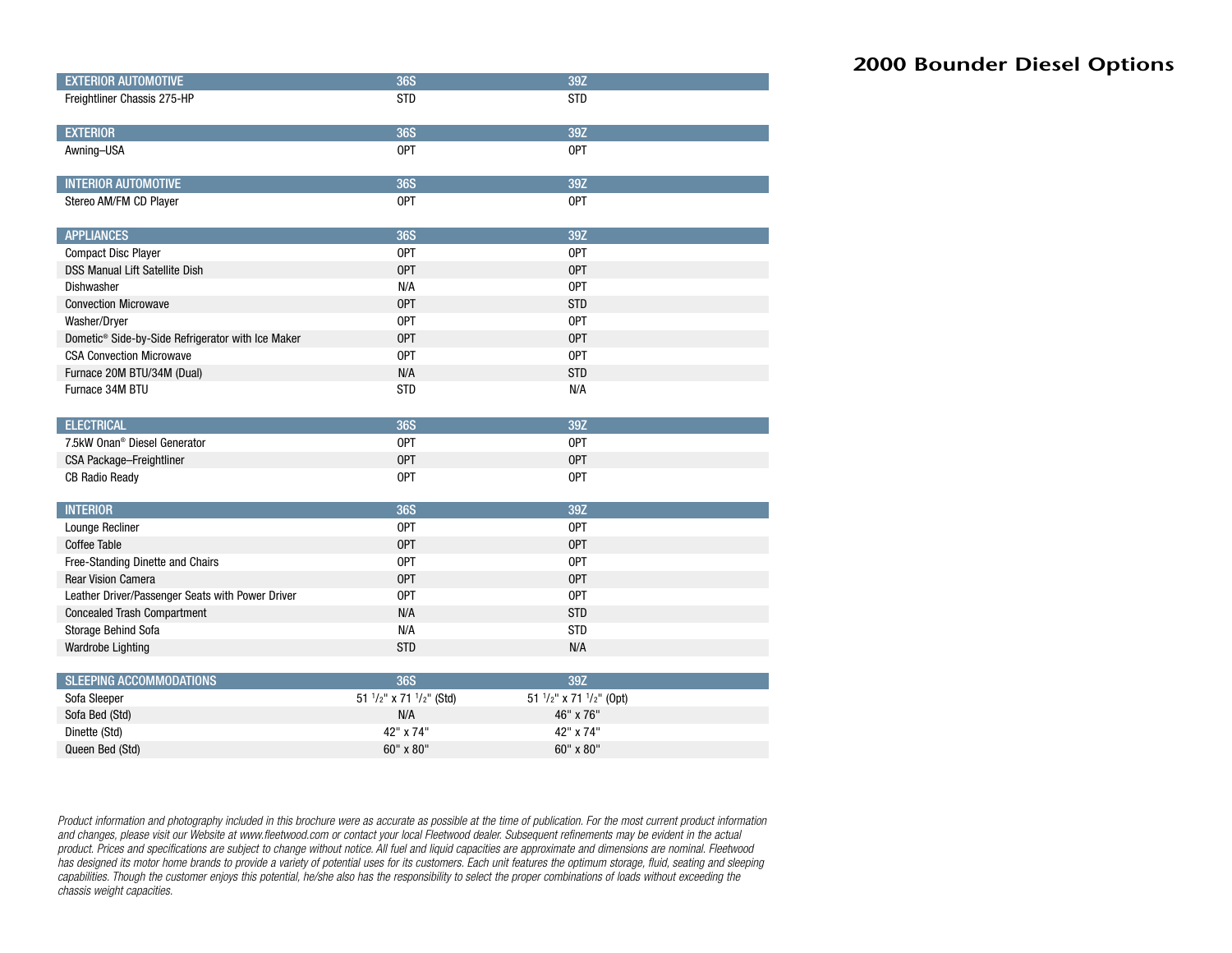*Bounder Diesel's quality begins long before the features come on board. We begin by building on our exclusive Power Platform II, a unique truss design welded together using tubular steel that's durable, strong, and dependable. The result is a quiet and nearly flawless ride, increased floor strength, and substantially more storage space below. An all-steel foundation further reduces stress loads on the sidewalls and minimizes chassis flex on uneven roads.*

## **The Power Platform II Makes The Difference Exterior Features for the 2000 Bounder Diesel**

*Bounder Diesel not only has everything Bounder has in terms of practical form and function, but can also boast the performance and economical benefits of a 275-HP Cummins* ® *diesel engine. Add a full fiberglass front cap and bumper similar to our other coaches and you're looking at the motor home that's a Bounder enthusiast's dream come true.*

*Bounder Diesel offers an all-new steel truss construction in its basement floor configuration that offers more pass-through storage on a foundation that is three times stronger than regular wood frames. And with Bounder Diesel's domed roof, there is more interior head room, improved roof strength, and optimum insulation.*

*Bounder Diesel—providing performance, function, and a whole lot more.*

## **2000 Bounder Diesel Specifications**

| <b>FREIGHTLINER</b>                   | <b>36S</b>    | 39Z           |
|---------------------------------------|---------------|---------------|
| Engine 275-HP 5.9L Diesel             | <b>STD</b>    | <b>STD</b>    |
| <b>Wheel Base</b>                     | 228"          | 252"          |
| $GWWR$ lbs/kgs $(1)$                  | 24,850/11,272 | 24,850/11,272 |
| Front GAWR Ibs/kgs (2)                | 9,350/4,241   | 9,350/4,241   |
| Rear GAWR Ibs/kgs (2)                 | 15,500/7,031  | 15,500/7,031  |
| Base Weight Ibs/kgs (3)               | 18,735/8,498  | 19,314/8,761  |
| GCWR Ibs/kgs (4)                      | 29,850/13,540 | 29,850/13,540 |
| <b>Hitch Rating/Tongue Weight Ibs</b> | 5,000/500     | 5,000/500     |
| Hitch Rating/Tongue Weight kgs        | 2,268/227     | 2,268/227     |
| <b>Fuel Capacity Ibs/kgs</b>          | 540/245       | 540/245       |
|                                       |               |               |
| <b>DIMENSIONS</b>                     | <b>36S</b>    | 39Z           |
| Overall Length                        | 36' 10"       | 39' 0"        |
| Overall Height with A/C               | 12'1''        | 12'1''        |
| Overall Width (maximum)               | 102"          | 102"          |
| Interior Height (maximum)             | 79"           | 79"           |
| Interior Width (maximum)              | 96"           | 96"           |

| <b>36S</b> | 39Z     |
|------------|---------|
| 121        | 125     |
|            |         |
| 36S        | 39Z     |
| 90/341     | 90/341  |
| 100/378    | 100/378 |
| 6/23       | 6/23    |
| 50/189     | 50/189  |
| 50/189     | 50/189  |
| 25/95      | 25/95   |
|            |         |

*Note: Tank manufacturer's listed water capacity (wc). Actual filled LP capacity is 80% of listing due to safety shutoff required on tank.*

*1. GVWR (Gross Vehicle Weight Rating): Means the maximum permissible weight of this motor home. The GVWR is equal to or greater than the sum of the unloaded vehicle weight plus the net carrying capacity.*

*2. GAWR (Gross Axle Weight Rating): Means the maximum permissible loaded weight a specific axle is designed to carry.*

*3. Base Weight: Means the weight of the motor home without fuel, options, water, cargo, or passengers.*

*4. GCWR (Gross Combination Weight Rating): Means the value specified by the motor home manufacturer as the maximum allowable loaded weight of this motor home with its towed trailer or towed vehicle. Towing and braking capacities may differ. Refer to Fleetwood and chassis manufacturer manuals for complete information.*